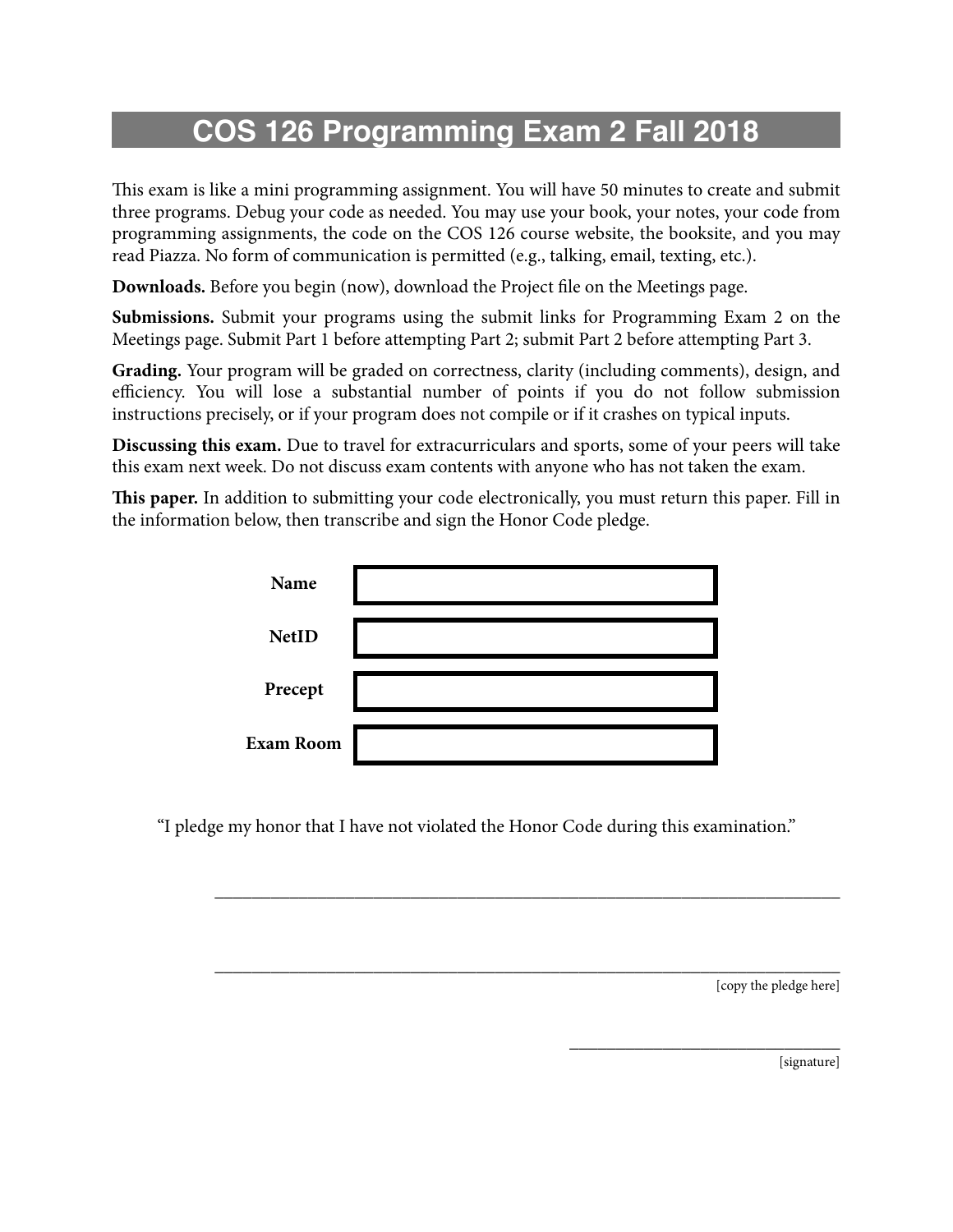## **Part 1 (10 points): Test cellphone coverage**

Your task is to implement a (very) simple model for computing cellphone coverage. The first step is to write a class CellTower that implements the following API:

public class CellTower

| CellTower(double x, double y, double r) | create a new tower at<br>(x,y) with range r                         |
|-----------------------------------------|---------------------------------------------------------------------|
| boolean inRange(double x0, double y0)   | true if $(x0, y0)$ is in<br>range of this tower,<br>false otherwise |

We assume that the range of the tower is a circle of radius r centered at the tower position. Therefore, to implement inRange(), simply compute the distance between the given point and the tower position and test that it is smaller than the range of the tower.

Specifically, use this test:  $\sqrt{(x_0 - x)^2 + (y_0 - y)^2} < r$ .

You *must* include a test client main() that proceeds as follows:

- Create a tower at  $(.61, .45)$  of range  $.3$ .
- Create another tower at (.23, .78) of range .2 .
- Take double values x and y from the command line and print Covered if the point  $(x,y)$  is in the range of one or both of those towers and Not covered if the point  $(x, y)$  is not in the range of either tower.

The diagram at right illustrates the coverage of these towers, and the required behavior of your program is shown at left.



USE THE SUBMIT LINK ON THE MEETINGS PAGE TO SUBMIT CellTower.java.

DO NOT PROCEED TO PART 2 UNTIL YOU HAVE DONE SO.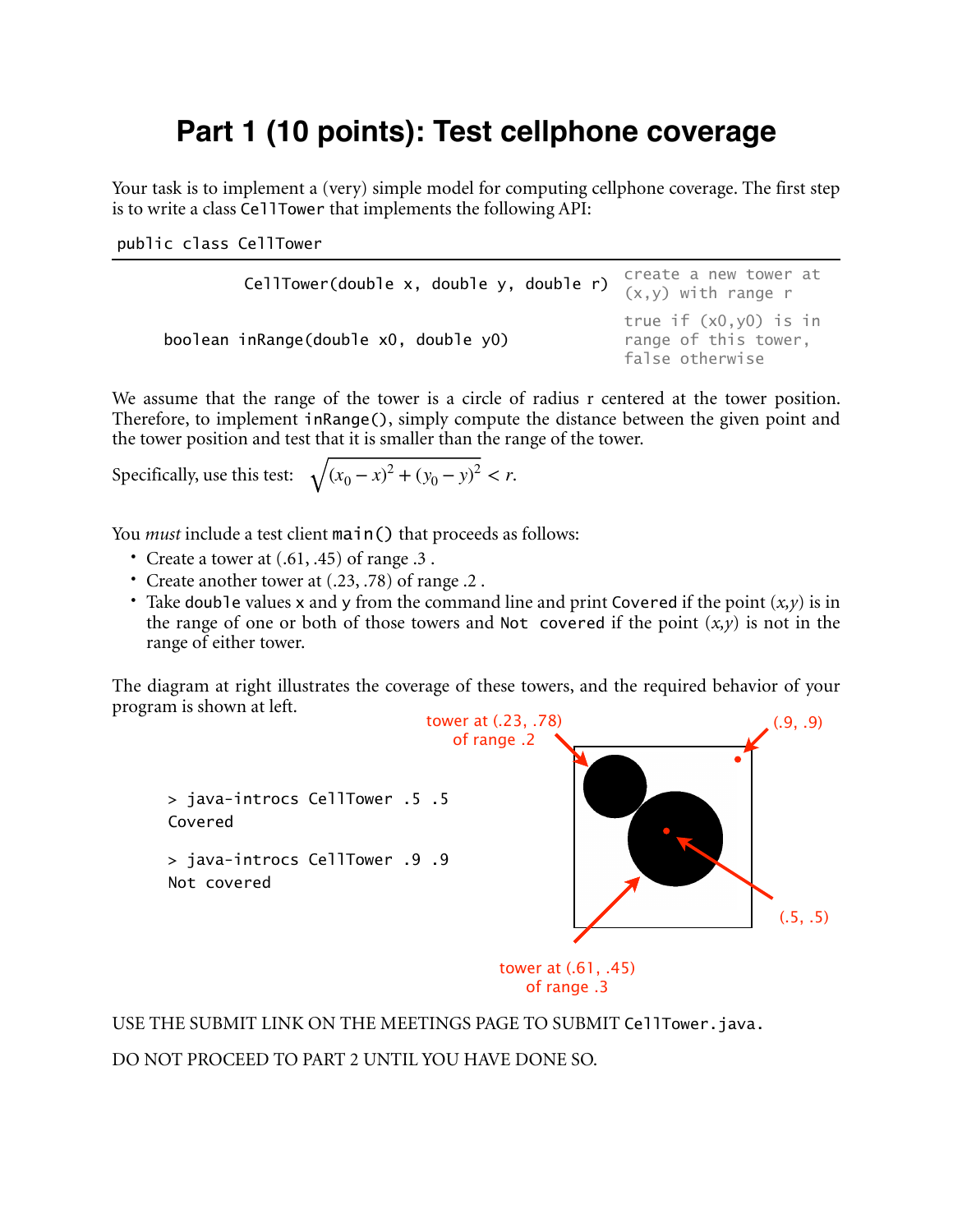## **Part 2 (15 points): Visualize cellphone coverage**

Implement a CellTower and Queue client ShowCoverage that visualizes the coverage for a set of towers. Assume that the tower data is on standard input, three double values (all between 0 and 1) per line (x, y, and r in that order).

Your program must color black every pixel that corresponds to a point that is in the range of some tower, and color white every pixel that corresponds to a point that is not in the range of any tower. To do this, you need to convert from pixel coordinates to data coordinates: a pixel (*i*, *j*) represents the point  $(i/512, 1 - j/512)$  in the unit square. Recall that  $(0, 0)$  is at the bottom left in the unit square and the top left in a Picture. Also, take note that pixels in a Picture are all initially black.

Specifically, your program must proceed as follows:

- Create a queue of towers.
- Read the data from standard input and fill the queue with the towers specified by the data.
- Then, build a 512-by-512 Picture with pixel (i, j) set to Color.WHITE if the point
- $(i/512.0, 1.0 j/512.0)$  is not within the range of any tower, Color. BLACK otherwise.
- Show the picture, producing these images for our test files.



USE THE SUBMIT LINK ON THE MEETINGS PAGE TO SUBMIT ShowCoverage.java. DO NOT PROCEED TO PART 3 UNTIL YOU HAVE DONE SO.